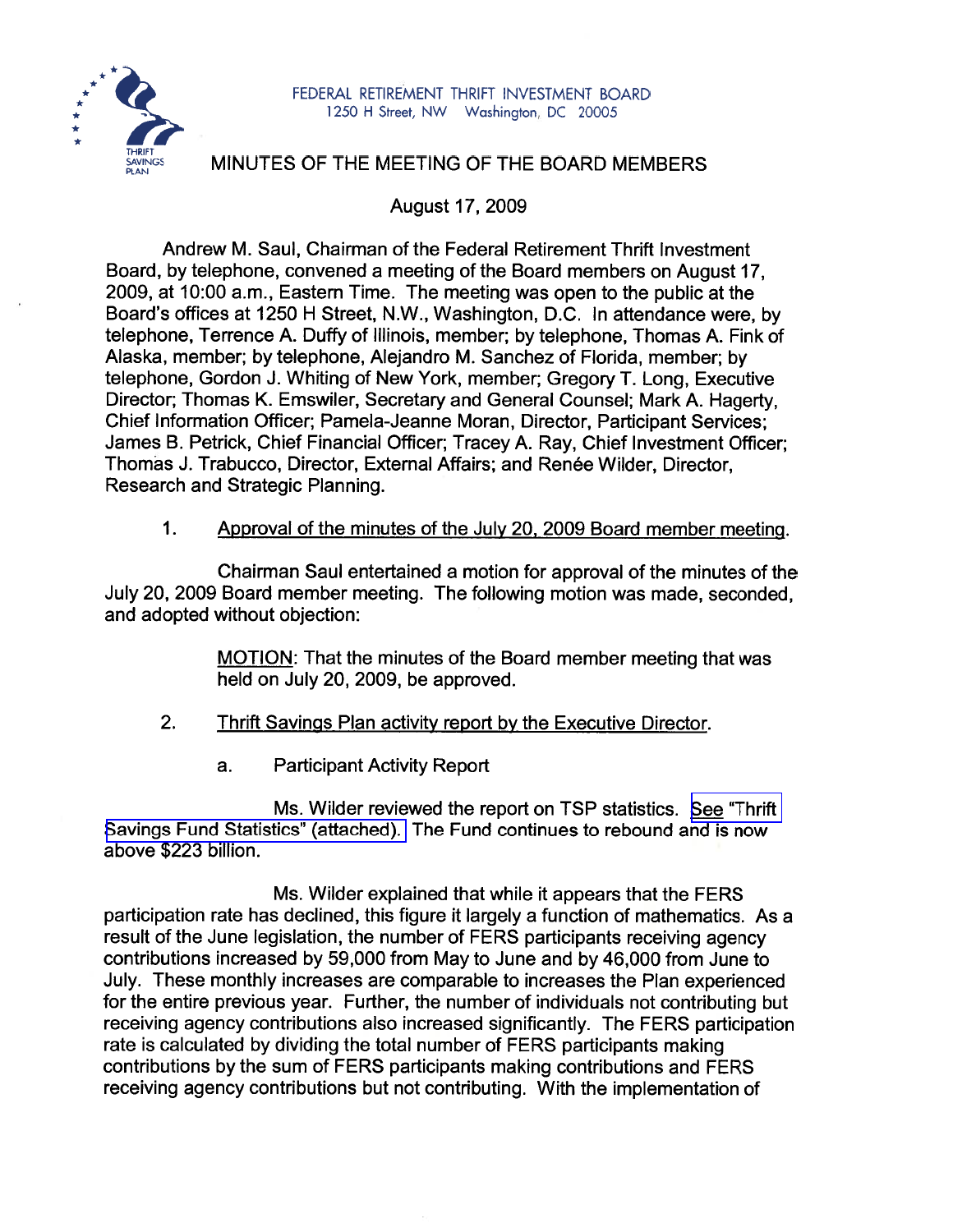immediate agency contributions, the Agency received information on employees previously unknown to the Agency. These are FERS employees who were not contributing on their own but will now be receiving agency contributions. As a result, the denominator used to determine the FERS participation rate increased at a rate more than twice the increase experienced in the numerator, and the participation rate, which was 84.6 percent at the end of May, declined to 83.8 percent in June, and then declined further to 82.3 percent in July. This number should start to stabilize in the coming months.

The total number of FERS participants increased from 2.139 million at the end of May to 2.225 million at the end of July. The recent legislation has resulted in an increase in the number of new participants over the past two months at a level roughly equivalent to the increase experienced for the entire previous year. Mr. Long emphasized that this is an important point as the Plan is growing and growing rapidly.

Ms. Wilder noted that when automatic enrollment is implemented in 2010, it is likely that these participation numbers will change significantly. The main takeaway is that, despite temporary dislocations relating to the participation rates, the Plan now has almost 4.2 million participants and this number will likely only continue to increase.

b. Quarterly Investment Performance Report

Ms. Ray reviewed the August 7,2009 memorandum (attached), [entitled "July 2009 Performance Review."](http://www.frtib.gov/pdf/minutes/MM-2009Aug-Att2.pdf) For July, BGl's small-mid cap fund had a tracking error of negative 37 basis points, and year-to-date, a tracking error of negative 205 basis points. As discussed at the last Board meeting, much of this tracking error should be reduced when the index provider makes some changes in September and December.

The International Fund had a positive tracking error of 61 points, and year-to-date, negative 83 basis points. This is a result of fair value adjustments.

The G Fund rate is still 3.25 percent for the third month in a row.

As far as fund performance, the market came roaring back in July and all funds, except the I Fund, were up for the fifth month in a row. Through Friday's close, year-to-date, the I Fund is up 19 percent, the S Fund is up 20 percent, and the C Fund is up 13 percent.

The L Funds also had a positive month. For the first time in a long time, the L Funds have a positive performance since inception. There are a record 607,000 participants with L Fund accounts.

c. Legislative Report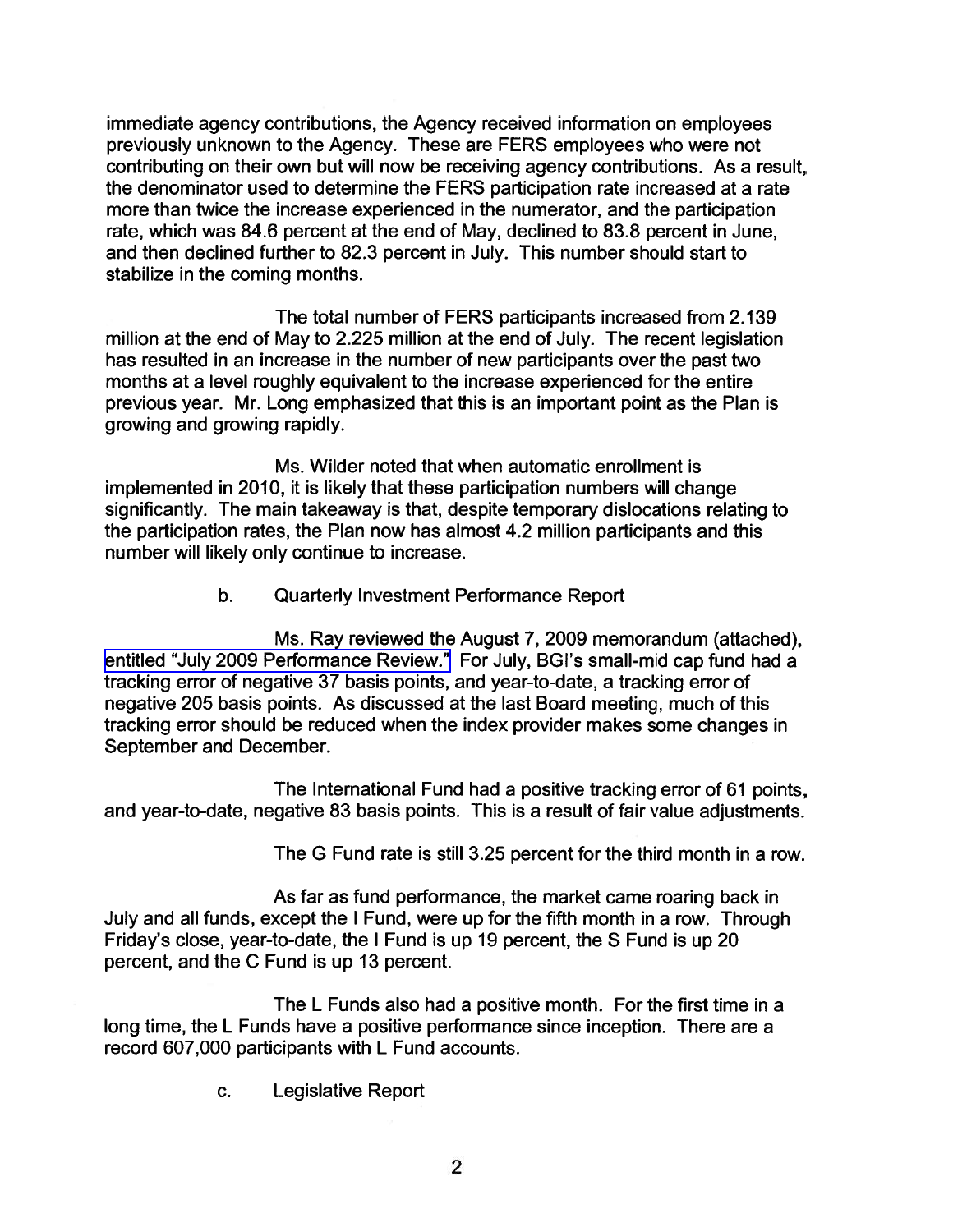Mr. Trabucco reported that Congress is on summer recess and scheduled to return on September 8th for the fall session.

## 3. Project Management Overview.

Mr. Long noted that, in order to allow Chairman Saul to attend to a pressing business matter, the September Board meeting will be held on Thursday, September 24th. This meeting is scheduled to start at 9:00 a.m., but, in anticipation of a long meeting, Mr. Long would like to start the meeting with the executive session and commence the open session at 9:30 a.m. or 10:OO a.m. Mr. Long also reminded the Board members that during the November session, they will have ethics and fiduciary training and should plan for an all-day event.

Mr. Long then discussed the August 10,2009 memorandum (attached) entitled ["Project Management Overview."](http://www.frtib.gov/pdf/minutes/MM-2009Aug-Att3.pdf) This memorandum is in response to Chairman Saul's request for an update regarding the team's progress on various projects. Two important events occurred this year for the team. First, the Agency formalized a strategic plan which identifies the Agency's mission, core values, and vision and also defines the Agency's goals over the next two years. Second, on June 22nd, the President signed the Thrift Savings Plan Enhancement Act which contains legislation that affects the TSP.

Over the next two years, the Agency will be very busy and much of this work will be behind the scenes. Several projects, such as those attributable to the legislation, will be high-profile and these projects are summarized in the August 10th memorandum.

Implementing immediate agency contributions is a project that started even before the President signed the bill. The Agency published its related regulation on June 19th, and, right away, Ms. Moran and her team were consulting with agency human resources and payroll professionals to ensure immediate agency contributions could occur as soon as possible. In August, all contributing FERS participants began to receive agency automatic contributions. This is a significant improvement that will change the mindset of new Federal employees because if they want agency matching money, they have to contribute right away.

The June legislation also authorized automatic enrollment which should be fully implemented by spring 2010. The Agency has already been talking to agency HR and payroll professionals as well as recordkeeping and service vendors in anticipation of this change.

Spouse beneficiary accounts will likely be in place in early 2010.

Establishing the Roth account feature is probably the largest scale project created by the new legislation. This change will touch almost every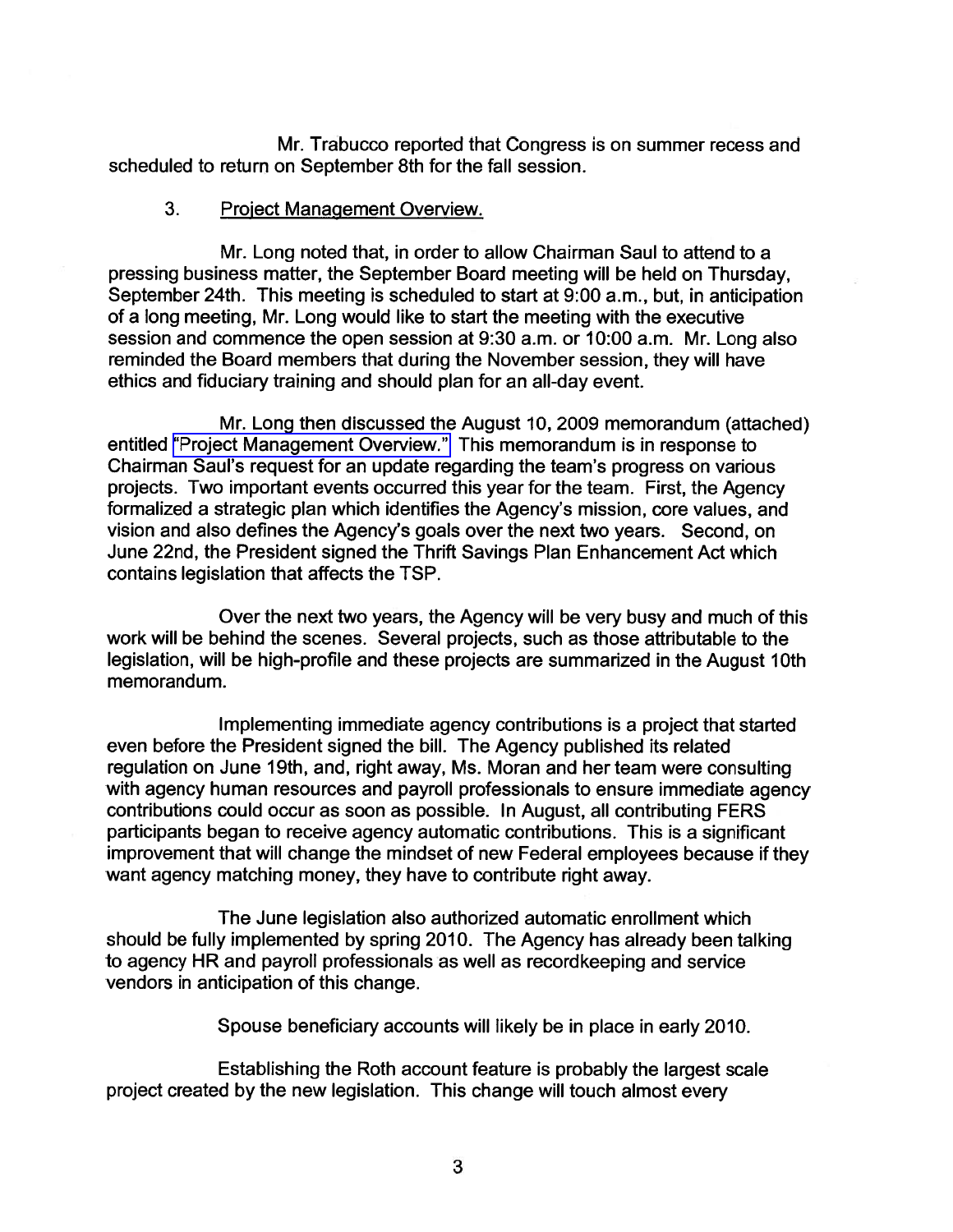component of the Agency (e.g., recordkeeping, accounting, forms, etc.) and will likely take about two years.

Because of concerns raised by the Employee Thrift Advisory Counsel (ETAC) and the Board, there are no formal planning steps in place regarding the mutual fund window. Mr. Long would like to have further discussions with both groups regarding the mutual fund window feature which was authorized by the June legislation.

Updating the TSP's website has been a project that the Agency has been working on for over a year. Ms. Moran and Ms. Wilder and their teams have been actively involved in this initiative. The beta site should be rolled out in October, and the new site should be ready in the first quarter of 2010.

Establishing the L2050 Fund and retiring the L2010 Fund has been a surprisingly large project. This project is underway and on schedule.

Finally, the Agency is looking to develop e-messaging capabilities so that it can respond to e-mail inquiries from participants. The Agency anticipates rolling-out this feature with the new website in the first quarter of 2010.

Mr. Long noted that an update on the Agency's projects is also available on the website at a publication called Legislative Changes to the Thrift Savings Plan.

Mr. Hagerty reported that his group is on track and wrapping-up FY2009 activities.

Mr. Fink and Mr. Whiting requested that Mr. Long update the strategic plan so that it is up-to-date and reflects whether tasks have been completed. They also requested that the strategic plan be e-mailed or faxed to the Board members. Mr. Long will be reporting on the various projects on a regular basis.

Whereupon, there being no further business, the following motion was made, seconded, and adopted without objection and Chairman Saul adjourned the meeting at 10:29 a.m.

MOTION: That this meeting be adjourned.

Thomas K. Emswiler

**Secretary**